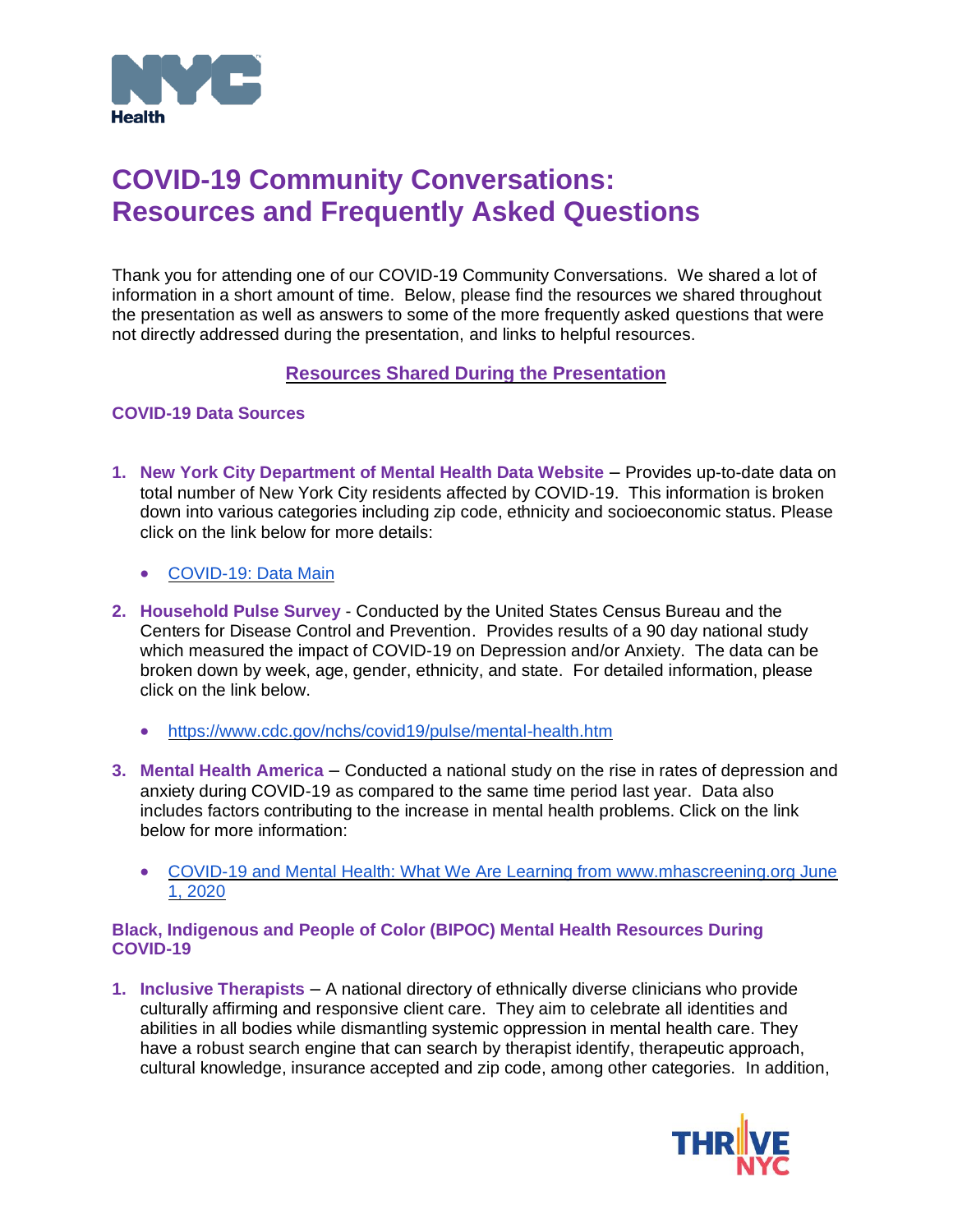their website is translated into over 75 languages and dialects from Afrikaans to Zulu. Please go to their website to learn more:

- [www.Inclusivetherapists.com](http://www.inclusivetherapists.com/)
- **2. Black Mental Health Alliance (BMHA)** A network of black mental health professionals who provide culturally-relevant educational forums, training and referral services that support the professional development of black clinicians, as well as serve the mental health needs of black communities through various types of programming. They have a national referral database of culturally competent and patient-centered therapists and psychiatrists that can be searched by preference of gender, sexuality, and faith. To learn more about BMHA, go to:
	- [www.blackmentalhealth.com](http://www.blackmentalhealth.com/)
- **3. Latinx Therapy**  A national community of Latinx therapists who provide culturally-attuned and inclusive therapy for the Latinx community. They have a national directory of professionals that can be searched by state, specialty, cultural identity and insurance.

In addition, their website [www.latinxtherapy.com](http://www.latinxtherapy.com/) provides bilingual resources for Latinx mental health professionals and for the Latinx general public (including books for children and adults and meditation apps in Spanish). They also offer podcasts in English and Spanish that talk about mental health issues in the Latinx community.

- **4. Asian Mental Health Collective (AMHC) Provides a national directory of Asian mental** health organizations and professionals that can be searched by state. In addition to the directory, AMHC seeks to destigmatize mental illness and increase access to care by creating safe spaces for Asian Americans to discuss the impact of mental health in their communities. They offer online forums, in person meet-up groups, and mental health podcasts. More information can be found at:
	- [www.asianmhc.org.](http://www.asianmhc.org/)

## **Professional Resources for Emotional Support**

- **1. New York State COVID-19 Emotional Support Helpline**  Provides free, confidential and anonymous emotional support for New York State residents. Call **1-844-863-9314**, Monday through Sunday, 8am to 10pm. They also have a dedicated website that provides more information on connecting to crisis services, COVID-19 health-related services, and tips on coping and self-care. Please go to<https://nyprojecthope.org/> for more information.
- **2. NYC Well**  A free and confidential 24/7 helpline staffed by trained professionals who can provide counseling and referrals to care in over 200 languages. Call **888-NYC-WELL (888- 692-9355)**, text **"WELL"** to **65173** or chat at [www.nyc.gov/nycwell.](http://www.nyc.gov/nycwell) This website also

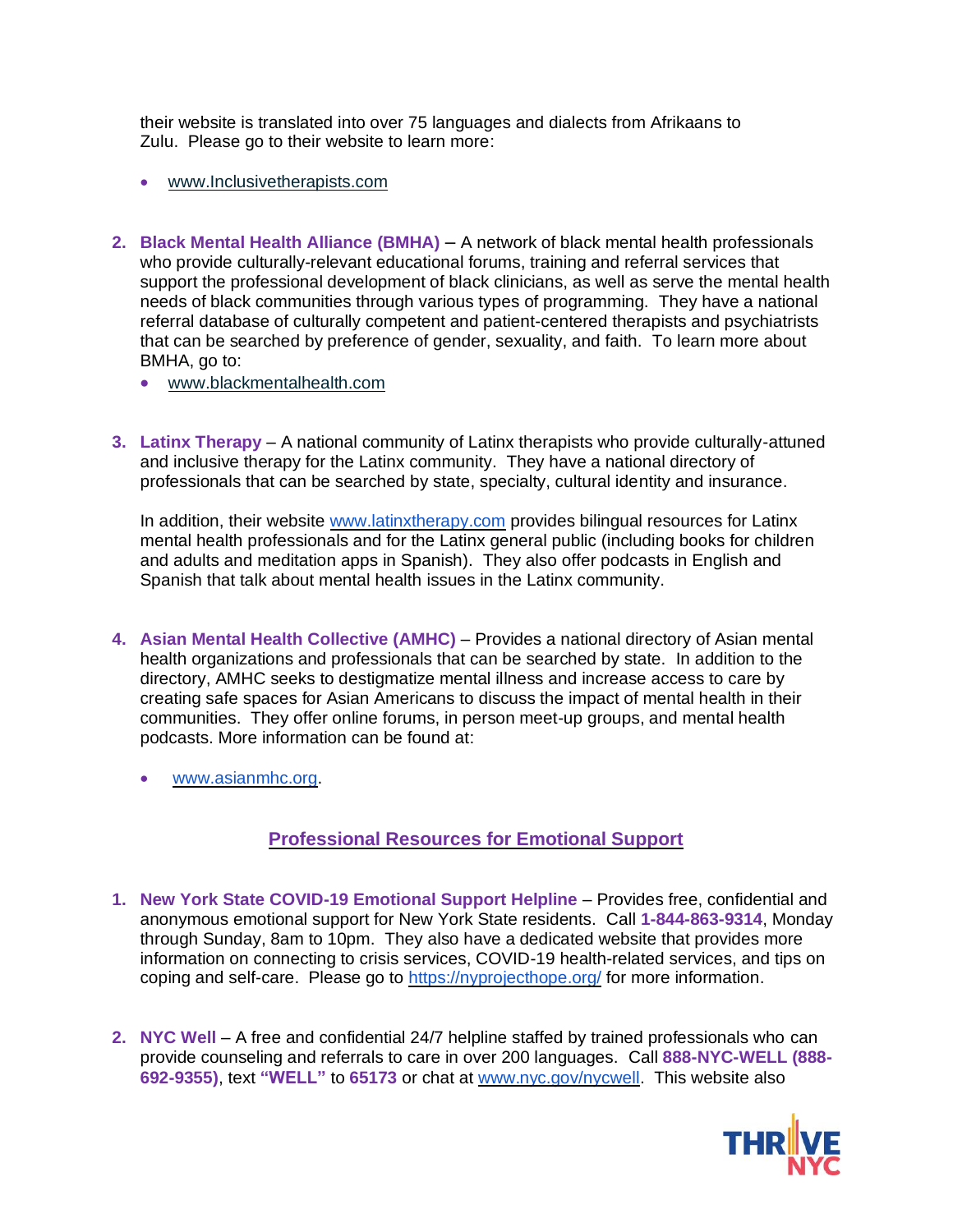provides a comprehensive referral database for New York City, an Apps library, tips on coping and information on connecting to crisis services.

- **3. New York State Office of Addiction Services and Supports HOPEline** A free and confidential 24/7 hotline that provides support and referrals to care for substance use and problem gambling. Call **877-8-HOPENY** (**877-846-7369**) or go to their website at <https://oasas.ny.gov/hopeline> for more information.
- **4. The Trevor Project**  A free and confidential 24/7 hotline that provides mental health support to LGBTQ+ youth. Call **866-488-7386** or go to their website at <https://www.thetrevorproject.org/> for more information.

## **Local COVID-19 Community Resources**

- **1. Comprehensive COVID-19 New York City Resources Guide**  Includes helpful links to the following types of services: financial assistance, health care, mental health care, food resources, civic engagement, interpersonal violence and resources for the LGBTQ+ communities. For details, please go to the following link.
	- [Comprehensive COVID-19 Resource Guide](https://www1.nyc.gov/assets/doh/downloads/pdf/imm/covid-19-resource-snapshot-comprehensive.pdf)
- **2. COVID-19 Resources by Neighborhood** A webpage on New York City's Department of Health and Mental Hygiene website dedicated to providing up-to-date information on local community resources that are organized by borough, neighborhood and zip code. These include health services, mutual aid, food services and community organizations. For detailed information, please visit
	- [COVID-19 Community Resources](http://www.nyc.gov/health/covidresources)
- **3. Resources for Immigrant Communities During COVID-19**  Provides detailed information about services specifically available to immigrant communities throughout New York City. Topics include how to access health services, housing services, food services, and immigration services, among many others. For more information, please visit:
	- [Resources for Immigrant Communities During COVID-19 Pandemic](https://www1.nyc.gov/site/immigrants/help/city-services/resources-for-immigrant-communities-during-covid-19-pandemic.page)
- **4. NYC Unity Project**  A resource page providing up-to-date information for LGBTQ+ community members on services available during COVID-19, including mental health, physical health, food, housing and peer support. For more information, please visit
	- [LGBTQ Coronavirus Resources —](https://growingupnyc.cityofnewyork.us/generationnyc/lgbtq-coronavirus-resources/) NYC Unity Project Generation NYC

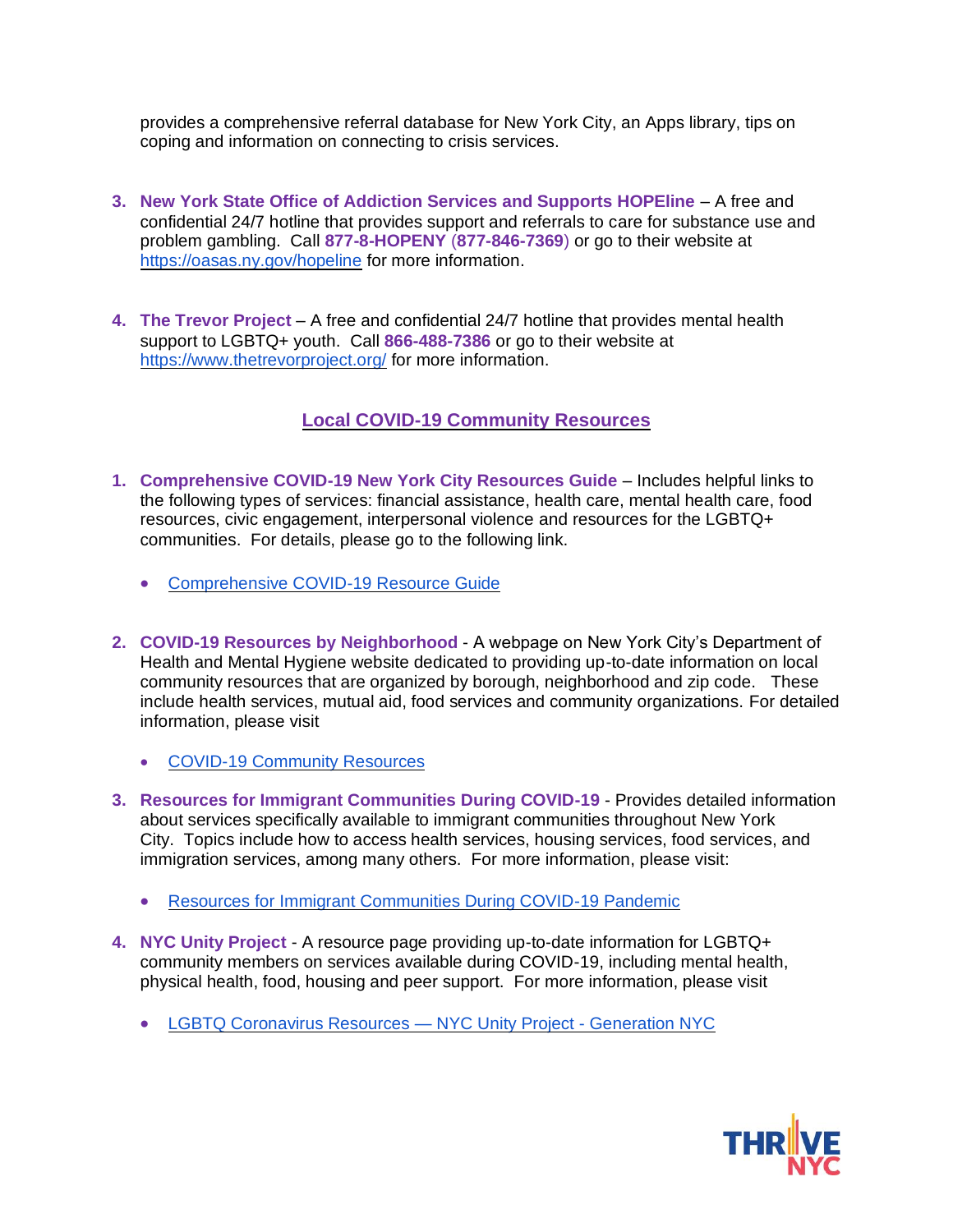## **Frequently Asked Questions Not Directly Addressed in the Presentation**

## **1. Are there free or low-cost health services in New York City?**

Yes, New York City Health + Hospitals offer low or no-cost health services in all 5 boroughs. These services are available to all New Yorkers, regardless of ability to pay. For a comprehensive list of locations, addresses and phone numbers, please click on the following link:

• <https://www1.nyc.gov/assets/immigrants/downloads/pdf/low-or-no-cost-options-nyc.pdf>

## **2. What if I'm an undocumented immigrant and/or I do not have health insurance?**

All of the healthcare services offered by New York City Health + Hospitals are available to all New Yorkers regardless of immigration and insurance status. You can find additional information on services available for immigrant communities by visiting the following webpages:

- [A Resource Guide for Immigrant New Yorkers](https://www1.nyc.gov/assets/immigrants/downloads/pdf/moia-one-pager-4-english.pdf) and
- [COVID-19 Frequently Asked Questions for Immigrants](https://www1.nyc.gov/site/immigrants/help/city-services/covid-19-frequently-asked-questions.page)

## **3. How can I speak with a child/adolescent about COVID-19?**

Due to the COVID-19 pandemic, children of all ages have faced many types of loss. As a parent, caregiver, educator or other trusted adult, you can support a child or teen by encouraging them to use positive coping skills, and by watching out for common warning signs that a youth may be struggling with feelings of loss, anxiety or depression. The following resources provide tips for how to support and talk with children and adolescents about COVID-19.

- [Supporting Children and Youth Through the COVID-19 Pandemic \(NYC DOHMH\)](https://www1.nyc.gov/assets/doh/downloads/pdf/covid/covid-19-support-children-and-youth.pdf)
- [Talking with children about Coronavirus Disease 2019 \(CDC\)](https://www.cdc.gov/coronavirus/2019-ncov/daily-life-coping/talking-with-children.html)
- [COVID-19 Resources for Adolescents and Youth \(WHO\)](https://www.who.int/maternal_child_adolescent/links/covid-19-mncah-resources-adolescents-and-youth/en/)

New York City also has many free and low-cost mental health services for children and adolescents. For more information, please go to:

• [Child and Adolescent Index of Mental Health Services \(NYC DOHMH\)](https://www1.nyc.gov/site/doh/health/health-topics/child-and-adolescent-mental-health-services.page)

## **4. I love helping others but sometimes it's too much and I get overwhelmed. How do I continue to help others while also taking care of myself?**

Always being there for others can take a toll on you as well. Establishing boundaries can be challenging because we may be afraid of what others may think or feel guilty for not always

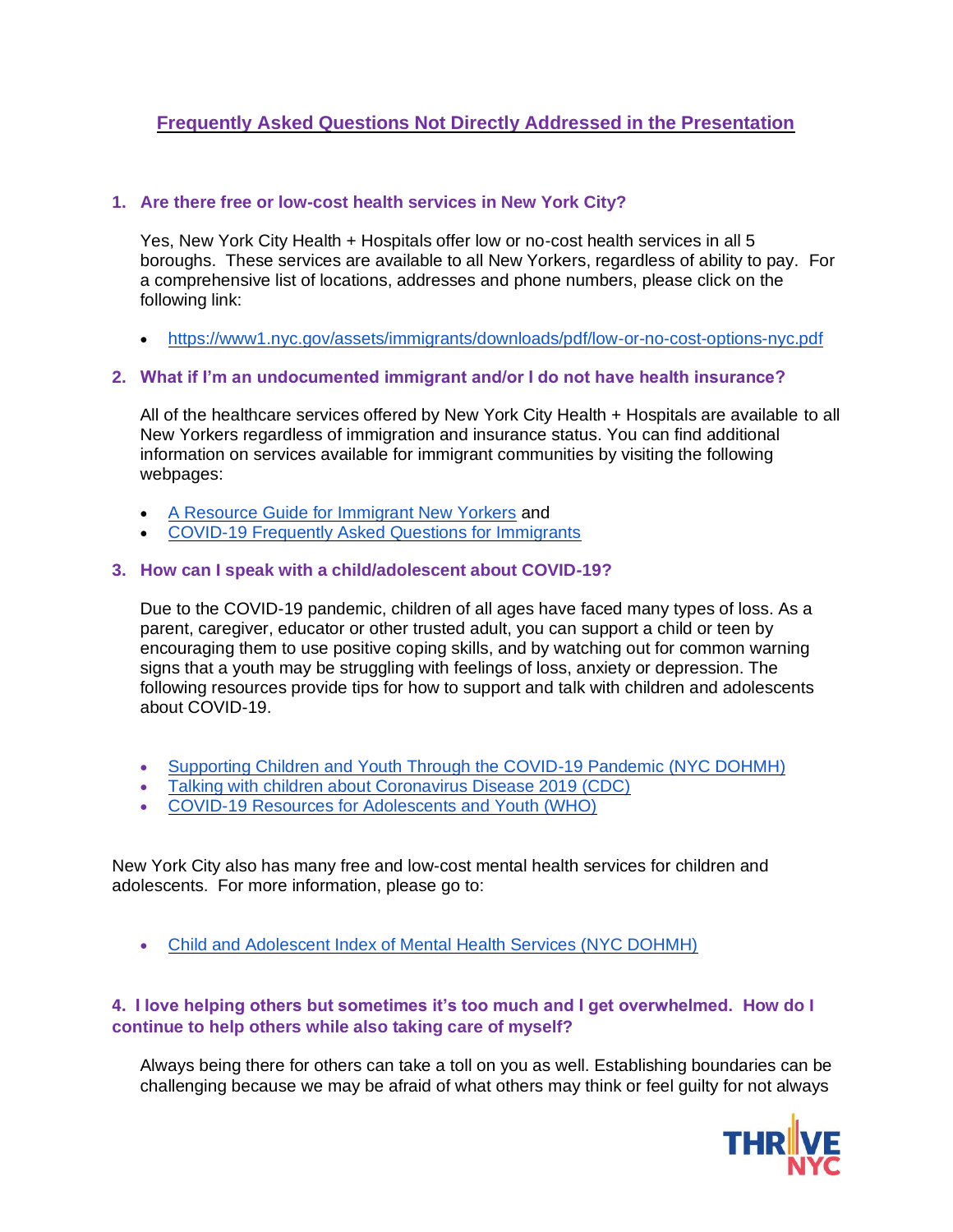"being there" for them. However, setting boundaries will help create space for you to take care of yourself so that you can be better able to continue supporting others. Below are a couple of articles with helpful tips:

- [Setting Boundaries During Coronavirus](https://www.psychologytoday.com/us/blog/your-emotional-meter/202007/setting-boundaries-during-coronavirus)
- [Boundary Setting During a Pandemic](https://georgetownpsychology.com/2020/04/boundary-setting-during-a-pandemic/)

#### **5. Is it mandatory to get tested for COVID-19?**

The CDC highly recommends getting tested especially for people who have symptoms of COVID-19 (i.e. dry cough, fever, shortness of breath, chills, muscle pain, loss of taste or smell, vomiting, or diarrhea, and/or sore throat), people who have had close contact with someone with confirmed COVID-19, and people who were referred to for testing by their healthcare provider, local, or state health department.

Some employers may mandate COVID-19 testing for returning workers. In some, but not all cases, groups such as health care workers, nursing home staff, and college students have been required to test for COVID-19. The New York City Health Department encourages all New Yorkers to be tested for COVID-19 regardless of symptoms or risk-level. Testing is free to all eligible New Yorkers. To find out more information about testing and to find testing sites near you, please visit:

#### • [COVID-19 Testing -](https://www1.nyc.gov/site/coronavirus/get-tested/covid-19-testing.page) Coronavirus.

#### **6. I am an employer and we will soon be returning back to the office. My employees are expressing concern, fear and anxiety about returning to the office. How can I support them?**

The New York City Department of Health and Mental Hygiene has created a comprehensive guide for employers to address the mental health concerns of their returning workforce. This guide includes a step-by-step action plan with detailed instructions for each step. It also includes communication templates regarding the action plan as well as links to other helpful information. Please click on the link below for more information:

• [COVID-19 Mental Health Guide for Employers](https://thrivenyc.cityofnewyork.us/wp-content/uploads/2020/05/COVID-19-Workplace-Mental-Health-Guide-Employers.pdf)

#### **7. I am an employee and I am concerned about going back to the office. What are some helpful resources that I should be aware of?**

If you are concerned about reporting to a workplace, you can advocate for your needs and discuss options with your employer. Click on the link below for tips on how to manage workplace stress related to COVID-19.

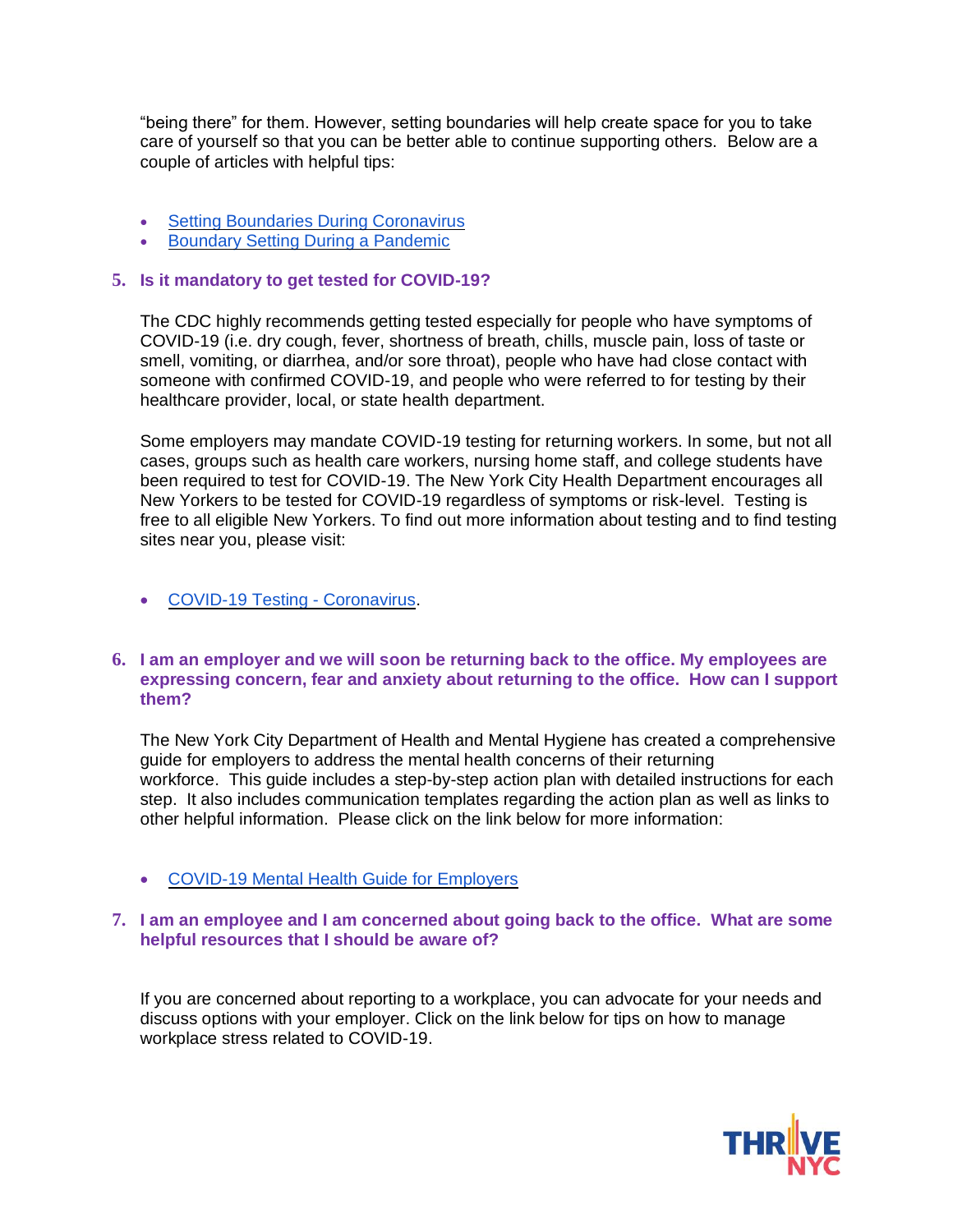• [Employees: How to Cope with Job Stress and Build Resilience During the COVID-19](https://www.cdc.gov/coronavirus/2019-ncov/community/mental-health-non-healthcare.html)  [Pandemic](https://www.cdc.gov/coronavirus/2019-ncov/community/mental-health-non-healthcare.html)

Employees in New York City also have legal rights to paid and unpaid leave, including new rights related to COVID-19. Depending on your circumstances and the type of employer you have, you can take unpaid and/or paid leave to care for yourself or family members impacted by COVID-19. To learn more go to:

• [Paid Safe and Sick Leave](https://access.nyc.gov/programs/safe-and-sick-leave/?step=how-it-works)

#### **8. How do I best support the older adults in my life who may need extra help during the pandemic?**

Supporting our older adult population is as important as ever, as COVID-19 presents complications for their safety where preexisting conditions can lead to severe illness from the virus. The New York City Department for the Aging has several resources for older adults to obtain important services while staying at home. These include food assistance, medication delivery, financial assistance, benefits and enrolling assistance as well as other additional services. For more information, please visit:

• [COVID-19 Resources for Older Adults](https://www1.nyc.gov/site/dfta/services/covid-19-resources.page)

#### **9. I have heard that domestic violence has been on the rise since the pandemic began. How can I support someone who may be in this situation?**

NYC HOPE offers a website with detailed information about how to help those who are experiencing dating, domestic or gender-based violence. The website includes a resource directory, as well as tips for recognizing the signs of abuse and tips for offering help. Please visit the website below for more information.

### • [NYC HOPE](https://www1.nyc.gov/nychope/site/page/home)

They also have a Domestic Violence hotline that can help with immediate safety planning, shelter assistance and provide other resources. Please call **1-800-621-HOPE (4673)** for immediate assistance.

#### **10. I see a lot of information on the internet about the coronavirus and I sometimes don't know what to believe. Where can I go to get reliable information?**

There is a lot of misinformation on the internet about what the coronavirus is and what can help. It is always best to get information from local, state and federal sources such as the New York City Department of Health and Mentala Hygiene, the Centers for Disease Control and Prevention and the World Health Organization. Below is mythbusters link to common myths and facts about COVID-19, provided by the World Health Organization:

• **[Coronavirus disease \(COVID-19\) advice for the public: Mythbusters](https://www.who.int/emergencies/diseases/novel-coronavirus-2019/advice-for-public/myth-busters)**